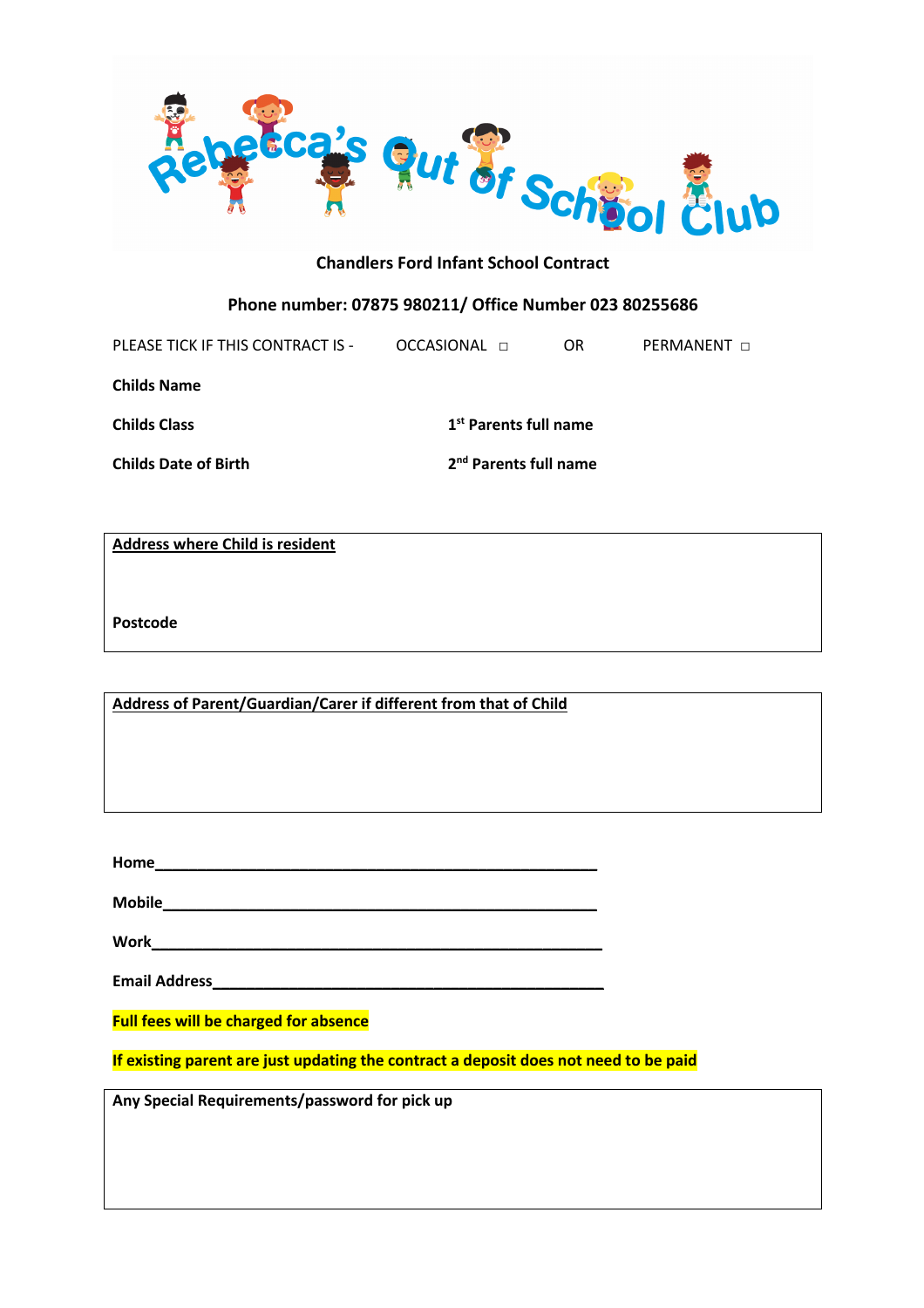

# **Chandlers Ford Infant School (Continued)**

| I/We the undersigned, hereby enter into an agreement<br>for<br>of School Club on the following days: |                          | (name of child) to attend Rebecca's Out |
|------------------------------------------------------------------------------------------------------|--------------------------|-----------------------------------------|
|                                                                                                      |                          |                                         |
| PLEASE TICK IF THIS CONTRACT IS -                                                                    | OCCASIONAL <b>D</b>      | <b>OR</b><br>PERMANENT $\Box$           |
|                                                                                                      | <b>Breakfast Session</b> | Afternoon Session                       |
|                                                                                                      | 7.30am-9.00am            | 3.15-6.00pm                             |
|                                                                                                      | £6.00 for first child    | £13.50 for first child                  |
|                                                                                                      | £5.75 for siblings       | £13.00 for siblings                     |
|                                                                                                      |                          |                                         |
| Monday                                                                                               | $\Box$                   | $\Box$                                  |
| Tuesday                                                                                              | $\Box$                   | $\Box$                                  |
| Wednesday                                                                                            | $\Box$                   | $\Box$                                  |
| Thursday                                                                                             | $\Box$                   | $\Box$                                  |
| Friday                                                                                               | $\Box$                   | $\Box$                                  |

Please tick all relevant session boxes you wish your child to attend

Attendance will commence on example a settlement of the settlement of the settlement of the settlement of the  $($ please enter date)

**Four weeks' notice to terminate this arrangement or fees paid in lieu. Rebecca's Out of School Club reserve the right to withdraw its services if any fees remain unpaid for more than 1 week. We Will be closed on inset days for either school i.e. Chandlers Ford Infant School or Merdon Junior School, you will be given four weeks' notice of this and not charged.**

I enclose a £30.00 non-refundable deposit □ Please tick if deposit is included. **If existing parent are just updating the contract a deposit does not need to be paid**

Please make cheques payable to: TJHP Ltd or Rebecca's Out Of School Club. Or Bacs payment to Account number 02514205, Sort Code 30-92-94

**I/We agree to comply with all the Club's policies and procedures (and additional information on page 3 of this document) which can be obtained** 

Signature: Parent/Carer/Guardian\_\_\_\_\_\_\_\_\_\_\_\_\_\_\_\_\_\_\_\_\_\_\_\_\_\_\_\_\_Date\_\_\_\_\_\_\_\_\_\_\_\_\_